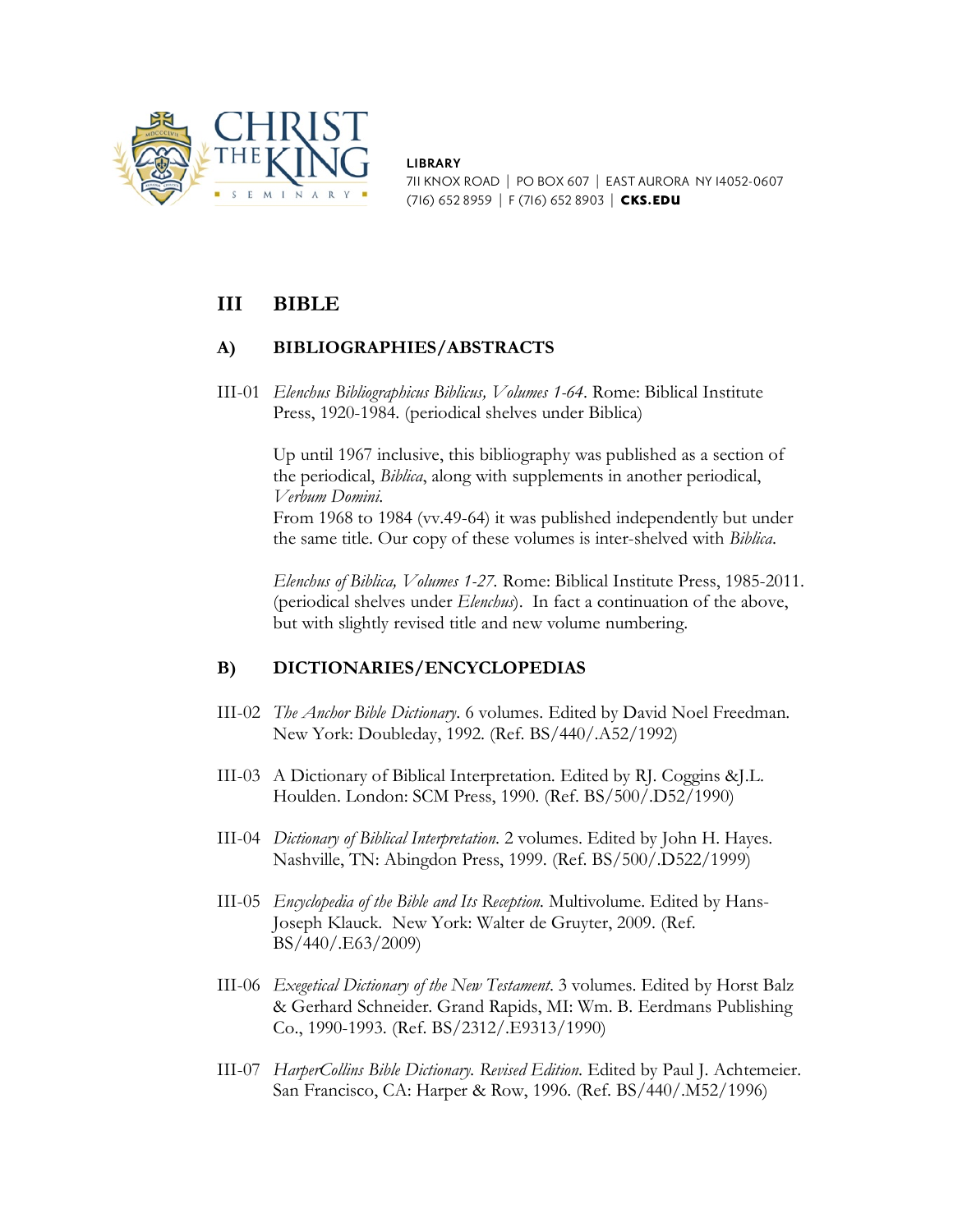- III-08 *The New Interpreter's Dictionary of the Bible.* 5 volumes. Edited by Katharine Doob Sakenfeld *et at.* Nashville, TN: Abingdon Press, 2006. (Ref. BS/440/.N493/2006)
- III-09 *New International Dictionary of New Testament Theology.* 3 volumes. Edited by Colin Brown. Grand Rapids, MI: Zondervan Publishing House, 1975-78. (Ref. BS/2397/.N48)
- III-10 *Theological Dictionary of the New Testament.* Abridged in one volume by Geoffrey W. Bromiley. Grand Rapids, MI: William B. Eerdmans Publishing Company, 1985. (Ref. BS/440/.K58/1985)
- III-11 *Theological Lexicon of the Old Testament.* 3 volumes. Edited by Ernst Jenni & Claus Westermann. Peabody, MA: Hendrickson Publishers, 1997. (Ref. BS/440/.J3613/1997)
- III-12 *Westminster Dictionary of New Testament and Early Christian Literature and Rhetoric* Edited by David E. Aune. Louisville: Westminster John Knox Press, 2003. (Ref. BS/2312/.A93/2003)

### **C) CONCORDANCE**

III-13 *Nelson's Complete Concordance of the New American Bible*. Edited by Stephen J. Hartdegen. Collegeville, MN: Liturgical Press, 1977. (Ref. BS/425/.H27).

### **D) ATLAS**

- III-14 *Harper Atlas of the Bible.* Edited by James B. Pritchard. New York: Harper & Row, 1987. (Ref. BS/630/.H37/1987)
- III-15 Isbouts, Jean-Pierre. *Biblical World: An Illustrated Atlas*. Washington: National Geographic, 2007. (Ref. BS/635.3/I82/2007)

#### **E) JOURNALS**

- N. B. CKS subscribes to over 30 Biblical journals. For a complete list in the online catalog, go to the upper right corner, change to advanced search, change drop down menu from "All words" to "Full Subject", then search for Bible - - Periodicals.
- III-16 *New Testament Abstracts.* Volumes 1--, 1956--. (periodical shelves)
- III-17 *Old Testament Abstracts.* Volumes 1--, 1978--. (periodical shelves)